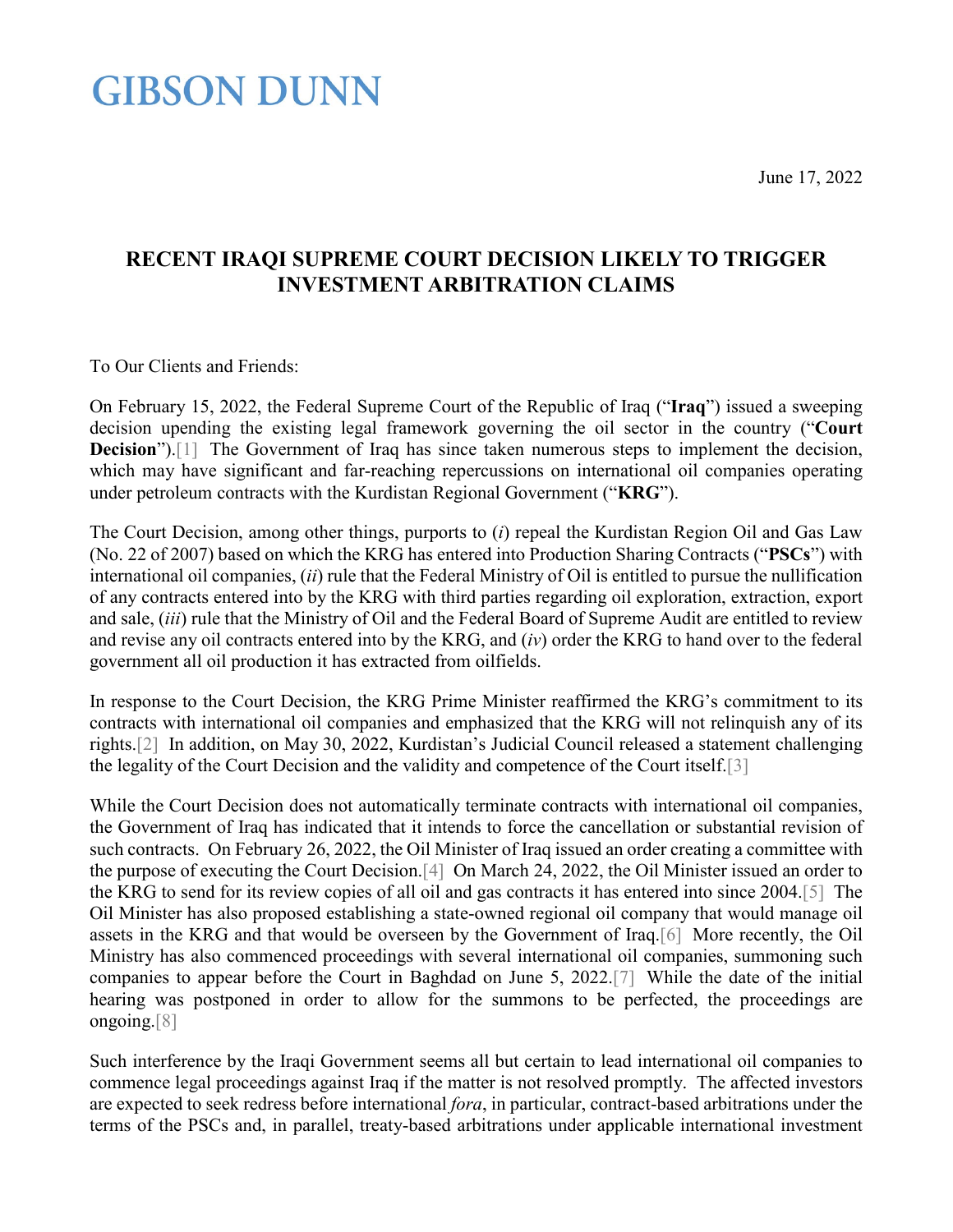# **GIBSON DUNN**

agreements. Given the number of international oil companies operating in the Kurdistan Region pursuant to long-term contracts with the KRG (over 30), Iraq's exposure to damages claims could well reach tens of billions of dollars.

### **I. Contract Claims under Production Sharing Contracts**

Iraq could be held contractually liable for breaching the PSCs by taking any action to either terminate or modify these agreements. It could also be held liable for violating the stabilization clause (contained within the KRG Model PSC ("**Model PSC**")) if it takes any measure altering the fiscal or economic conditions resulting from laws or regulations in force on the date of signature of these agreements[.\[9\]](#page-2-7)

<span id="page-1-2"></span><span id="page-1-1"></span><span id="page-1-0"></span>Iraq could be contractually on the hook since, as a matter of Iraqi constitutional law, the KRG is a constituent subdivision of Iraq[.\[10\]](#page-2-8) In the circumstances, international and/or English legal principles such as attribution or alter ego are likely to be relevant (English law being the applicable law stipulated in the Model PSC).h [.\[11\]](#page-2-9) In this regard, Claimants could in particular point to a recent decision by the High Court of Justice in England which found, in connection with breaches of two oil and gas PSCs, that acts by the KRG "*were done in exercise of the sovereign authority of the state of Iraq*.["\[12\]](#page-2-10)

<span id="page-1-4"></span><span id="page-1-3"></span>Investors are expected to initiate arbitrations seated in London, England, and governed by the London Court of International Arbitration ("**LCIA**") Rules, as expressly provided for in the Model PSC[.\[13\]](#page-2-11) Notably, the Model PSC broadly defines the scope of "*disputes*" to cover, among other things, any dispute as to the "*existence*," "*validity*," "*enforceability*," or "*termination*" of the contract[.\[14\]](#page-2-12)

#### <span id="page-1-5"></span>**II. Treaty Claims under Applicable International Investment Agreements**

<span id="page-1-6"></span>Iraq has also entered into several Bilateral Investment Treaties ("**BITs**") and multilateral Treaties with Investment Provisions ("**TIPs**") that provide substantive protections to investors and commit Iraq to resolving disputes through arbitration. For example, the Japan-Iraq Bilateral Investment Treaty ("BIT") protects against "*expropriation*" and "*arbitrary measures*" and affirms that investors are to be afforded both "fair and equitable treatment" and "full protection and security.["\[15\]](#page-3-0) Similarly, investors who are nationals of a member State of the Organization of the Islamic Conference ("**OIC**") can initiate arbitration pursuant to the OIC Investment Agreement. The OIC Investment Agreement both protects nationals of OIC Member States against expropriation and allows such nationals, through its mostfavored-nation provision, to avail themselves of substantive protections contained in other investment treaties to which Iraq is a party[.\[16\]](#page-3-1)

#### <span id="page-1-7"></span>**III. Conclusion**

The international oil companies impacted by the Court Decision have numerous legal avenues for seeking redress as a result of the substantial harm they may suffer. It is therefore very possible that Iraq will find itself subject to numerous claims in the range of tens of billions of dollars (if not more) before international fora for years to come due to the Court Decision and the Government's actions to implement that decision.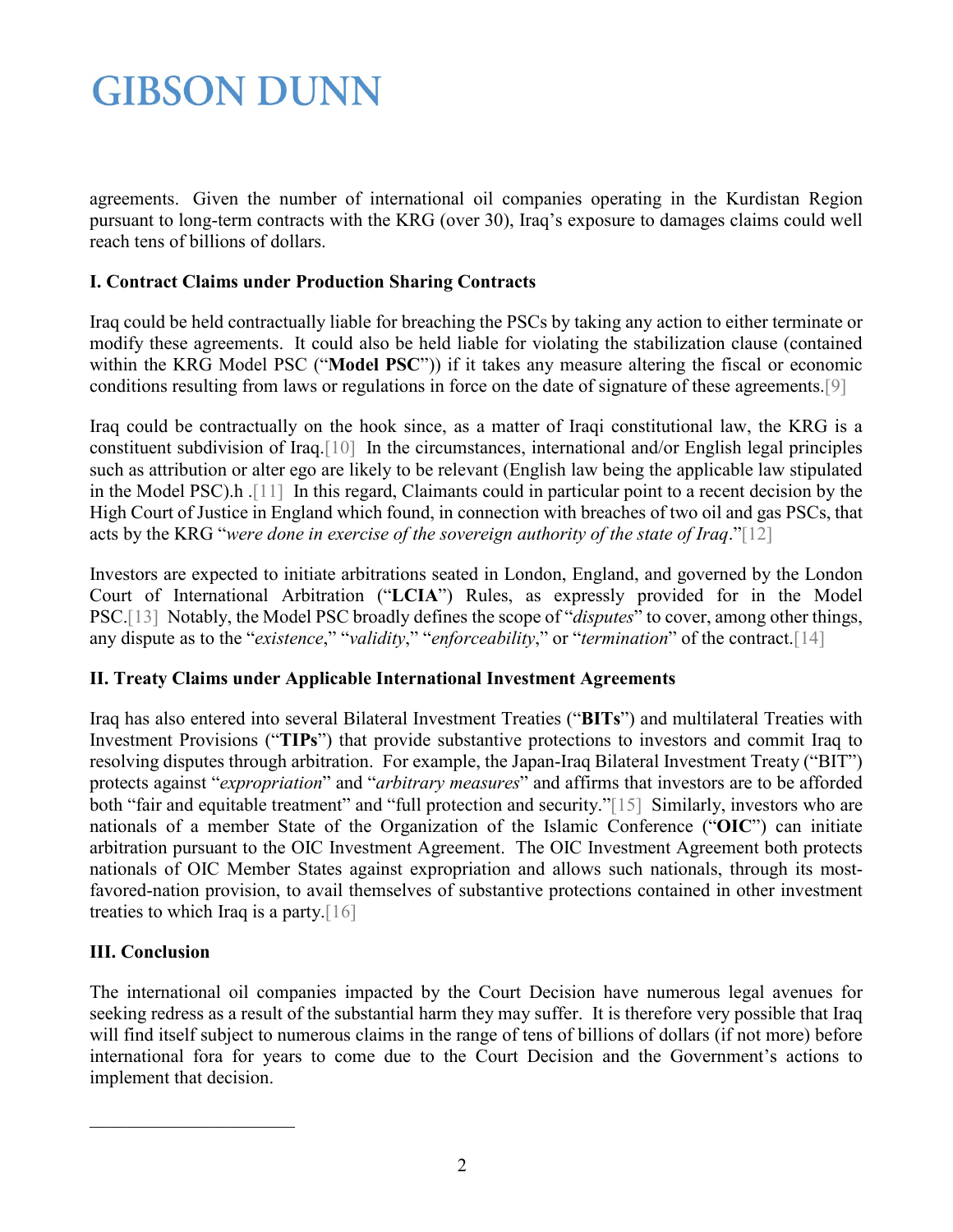# **GIBSON DUNN**

<span id="page-2-0"></span>[\[1\]](#page-0-1) *Federal Minister of Oil and Ali Shadad Fares v. Minister of Natural Resources of the Kurdistan Region and Speaker of Parliament of the Kurdistan Region*, Supreme Court of the Republic of Iraq, 59/Federal/2012 unified with 110/Federal/2019 (15 February 2022).

<span id="page-2-1"></span>[\[2\]](#page-0-2) Press Conference of Masrour Barzani, Prime Minister of the Kurdistan Region of Iraq, 3 March 2022.

<span id="page-2-2"></span>[\[3\]](#page-0-3) Statement of the Judicial Council of the Kurdistan Region of Iraq No. 1511, 30 May 2022. The KRG maintains that the Court was not properly constituted as the Federal Supreme Court capable of determining matters of constitutional law.

[\[4\]](#page-0-4) Iraq Oil Reporter, *Uncertainty Deepens After Landmark Ruling Against Kurdistan's Oil Sector*, 8 March 2022, *accessible*: https://www.iraqoilreport.com/news/uncertainty-deepens-after-landmarkruling-against-kurdistans-oil-sector-44651/

<span id="page-2-3"></span>[\[5\]](#page-0-5) Iraq Oil Reporter, *Uncertainty Deepens After Landmark Ruling Against Kurdistan's Oil Sector*, 8 March 2022, *accessible*: https://www.iraqoilreport.com/news/uncertainty-deepens-after-landmarkruling-against-kurdistans-oil-sector-44651/

<span id="page-2-4"></span>[\[6\]](#page-0-6) Iraq Oil Reporter, *Baghdad Launches Legal Action Against Kurdistan's Oil Companies*, 2 June 2022, *accessible* [here.](https://www.iraqoilreport.com/news/baghdad-launches-legal-action-against-kurdistans-oil-companies-44874/#:%7E:text=Iraq%E2%80%99s%20Oil%20Ministry%20is%20initiating,Regional%20Government%E2%80%99s%20independent%20oil%20sector)

<span id="page-2-5"></span>[\[7\]](#page-0-7) Iraq Oil Reporter, *Kurdistan Opens New Front in Baghdad Legal Battles*, 9 June 2022, *accessible*: https://www.iraqoilreport.com/news/kurdistan-opens-new-front-in-baghdad-legal-battles-44896/

<span id="page-2-6"></span>[\[8\]](#page-0-8) Iraq Oil Reporter, *Kurdistan Opens New Front in Baghdad Legal Battles*, 9 June 2022, *accessible*: https://www.iraqoilreport.com/news/kurdistan-opens-new-front-in-baghdad-legal-battles-44896/

<span id="page-2-8"></span><span id="page-2-7"></span>[\[9\]](#page-1-0) Model Production Sharing Contract, Kurdistan Regional Government, Article 43.

<span id="page-2-9"></span>[\[10\]](#page-1-1) *See* Constitution of the Republic of Iraq, Article 117.

[\[11\]](#page-1-2) Model Production Sharing Contract, Kurdistan Regional Government, Article 43; *See Chevron Bangladesh Block Twelve, Ltd. and Chevron Bangladesh Blocks Thirteen and Fourteen, Ltd. v. People's Republic of Bangladesh*, ICSID Case No. ARB/06/10, Award (17 May 2010); *Perenco Ecuador Limited v. Republic of Ecuador and Petroecuador*, ICSID Case No. ARB/08/6, Decision on Jurisdiction (30 June 2011).

<span id="page-2-10"></span>[\[12\]](#page-1-3) *Dynasty Company for Oil and Gas Trading Limited v. Kurdistan Regional Government of Iraq and Dr. Ashti Hawrami*, English High Court of Justice 2021 EWHC 953 (Comm) (23 April 2021).

<span id="page-2-11"></span>[\[13\]](#page-1-4) Model Production Sharing Contract, Kurdistan Regional Government, Article 42.1.

<span id="page-2-12"></span>[\[14\]](#page-1-5) Model Production Sharing Contract, Kurdistan Regional Government, Article 42.1.